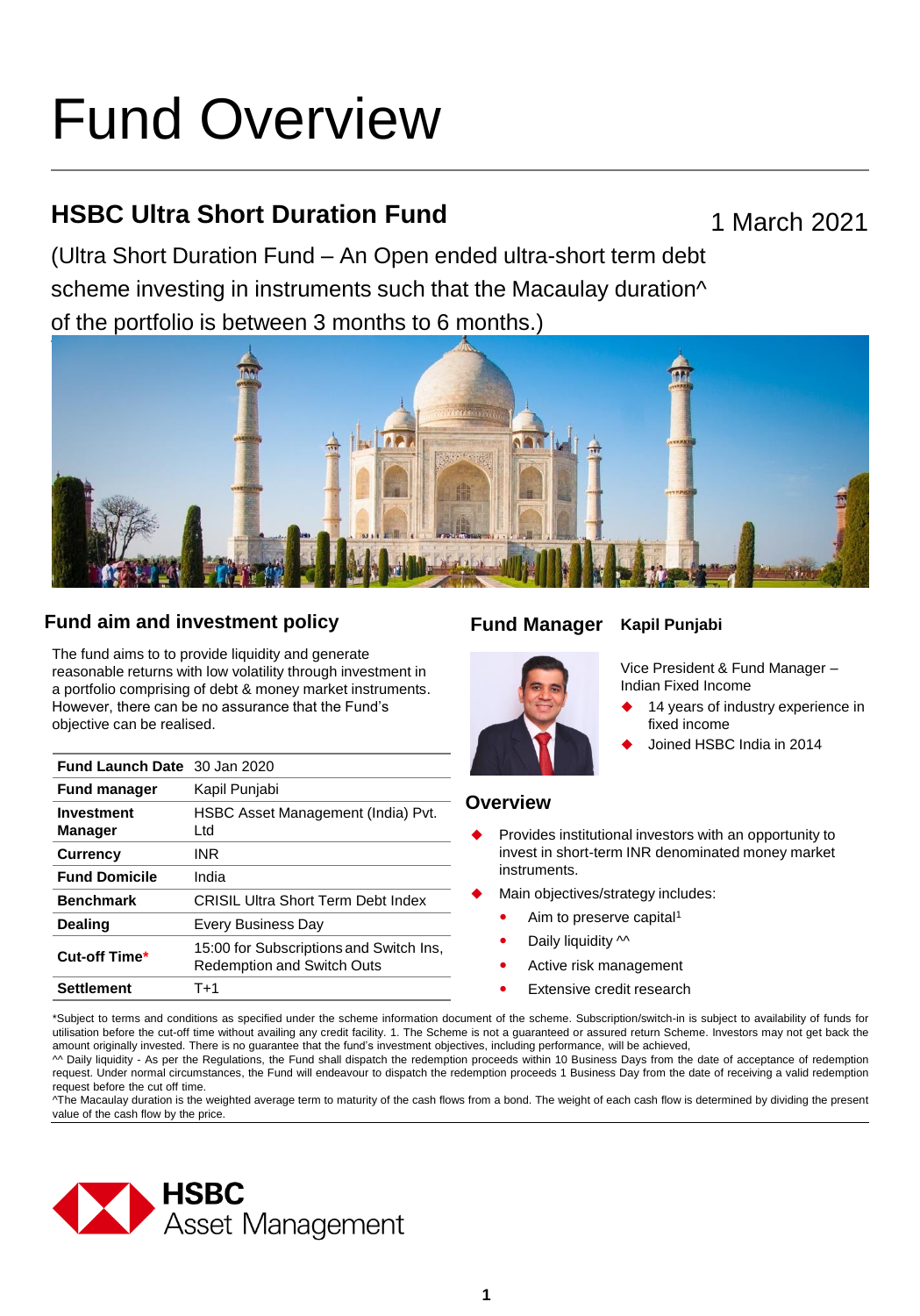#### **Portfolio characteristics**

| Yield to Maturity <sup>1</sup> | 3.68%            |
|--------------------------------|------------------|
| Current AUM (~INR m)           | 7826.5           |
| Current WAM <sup>2</sup>       | $\sim 0.39$ year |
| <b>Maximum Maturity</b>        | 6 months         |
| Maximum WAM <sup>2</sup>       | 6 months         |

#### **Fund Information**

|                                    | <b>Features</b> |
|------------------------------------|-----------------|
| <b>Current NAV – Growth option</b> | INR 1,053.7590  |
| <b>Settlement Date</b>             | $T + 14$        |

| <b>Fund Name</b>         | <b>Total Expense Ratio (TER)</b><br>(as of 28 February 2021) | <b>Minimum Application</b><br>Amount (Rs) | <b>Minimum Redemption/</b><br><b>Switch Account (Rs)</b> |
|--------------------------|--------------------------------------------------------------|-------------------------------------------|----------------------------------------------------------|
| <b>HUSDF</b>             | $0.50\%$ <sup>3</sup>                                        | 5.000                                     | 1.000                                                    |
| <b>HUSDF Direct Plan</b> | $0.23\%$ <sup>3</sup>                                        | 5.000                                     | 1.000                                                    |

HSBC Mutual Fund/HSBC Asset Management (India) Private Limited would update the current expense ratios (TER) on its website at least three working days prior to the effective date of the change. Details of such changes can be referred on the following link under the Daily TER section:<https://www.assetmanagement.hsbc.co.in/en/mutual-funds>

Source: HSBC Global Asset Management, data as of 28 February 2021

Notes:<br>1.

- TYTM Based on investment amount
- 2. The Weighted Average Maturity (WAM) of the fund
- 3. TER is annualized and Includes GST on Investment Management fees
- 4. As per the local regulations, the fund shall dispatch the redemption proceeds within 10 business days from the date of acceptance of redemption request. Under normal circumstances, the Fund will endeavour to dispatch the redemption proceeds within 1 business day from the date of receiving redemption request.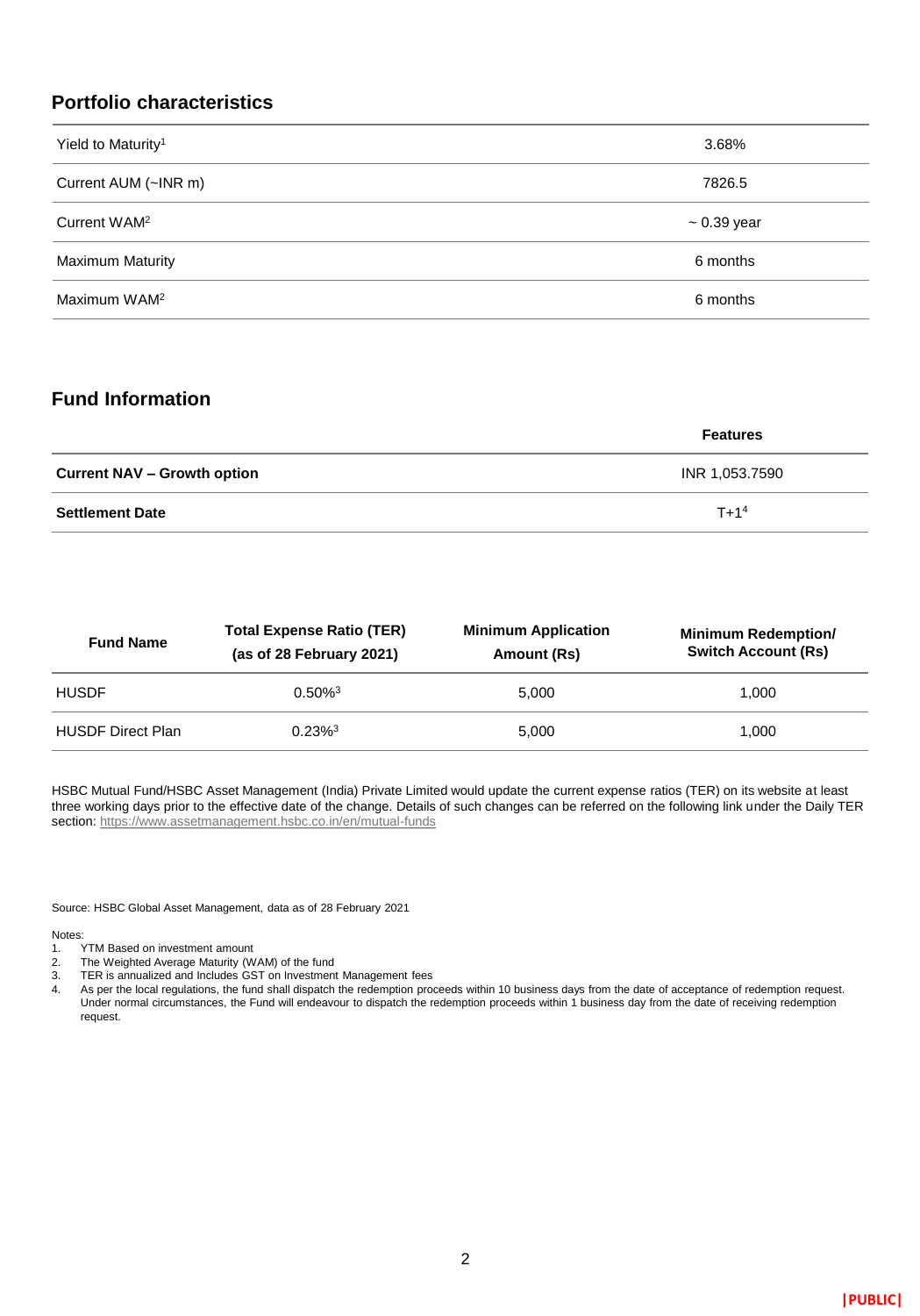#### **Portfolio Compositions<sup>1</sup>**

#### **Instrument Mix**

**Credit Quality Mix – local\* credit rating agencies' short-term ratings**



#### **Top 10 issuers/counterparties % NAV**

| National Highways Authority of India     | 6.55% |
|------------------------------------------|-------|
| <b>REC</b>                               | 6.51% |
| 364 DAYS TBILL RED 03-06-2021            | 6.33% |
| Bank of Baroda                           | 6.33% |
| <b>Reliance Industries</b>               | 6.28% |
| <b>ICICI Securities</b>                  | 6.26% |
| <b>LIC Housing Finance</b>               | 6.26% |
| Housing Development Finance Corp         | 6.19% |
| National Bk for Agriculture & Rural Dev. | 6.14% |
| Small Industries Development Bk of India | 5.19% |
|                                          |       |

#### **Investment process and team**

Our investment process is active, fundamental and value driven. It combines qualitative top-down analysis of macroeconomic and market dynamics, with structured bottom-up research into individual bond issuers and fixed income securities. While investment decisions are taken locally to ensure focus and accountability, our portfolio managers in India are able to access the expertise and experience of our investment professionals worldwide in order to gain a truly global perspective.

The Fund is managed in India by Kapil Punjabi, who has over 14 years of investment experience. The team in India benefits from the broader HSBC Global Asset Management Liquidity team which manages over USD126.8 billion<sup>2</sup> in money market assets across 11 currencies globally.

Notes:

standard for comparison with securities rated by international credit rating agencies.

Subject to change without notice.

2. Data as at September 2020

Source: HSBC Global Asset Management, All data as on 28 February 2021 except otherwise mentioned

<sup>\*</sup> The rating mentioned above refers to the local credit rating in India. The rating criteria and methodology used by Indian local rating agencies may be different from those adopted by most of the established international credit rating agencies. Therefore, the Indian local credit rating system may not provide an equivalent